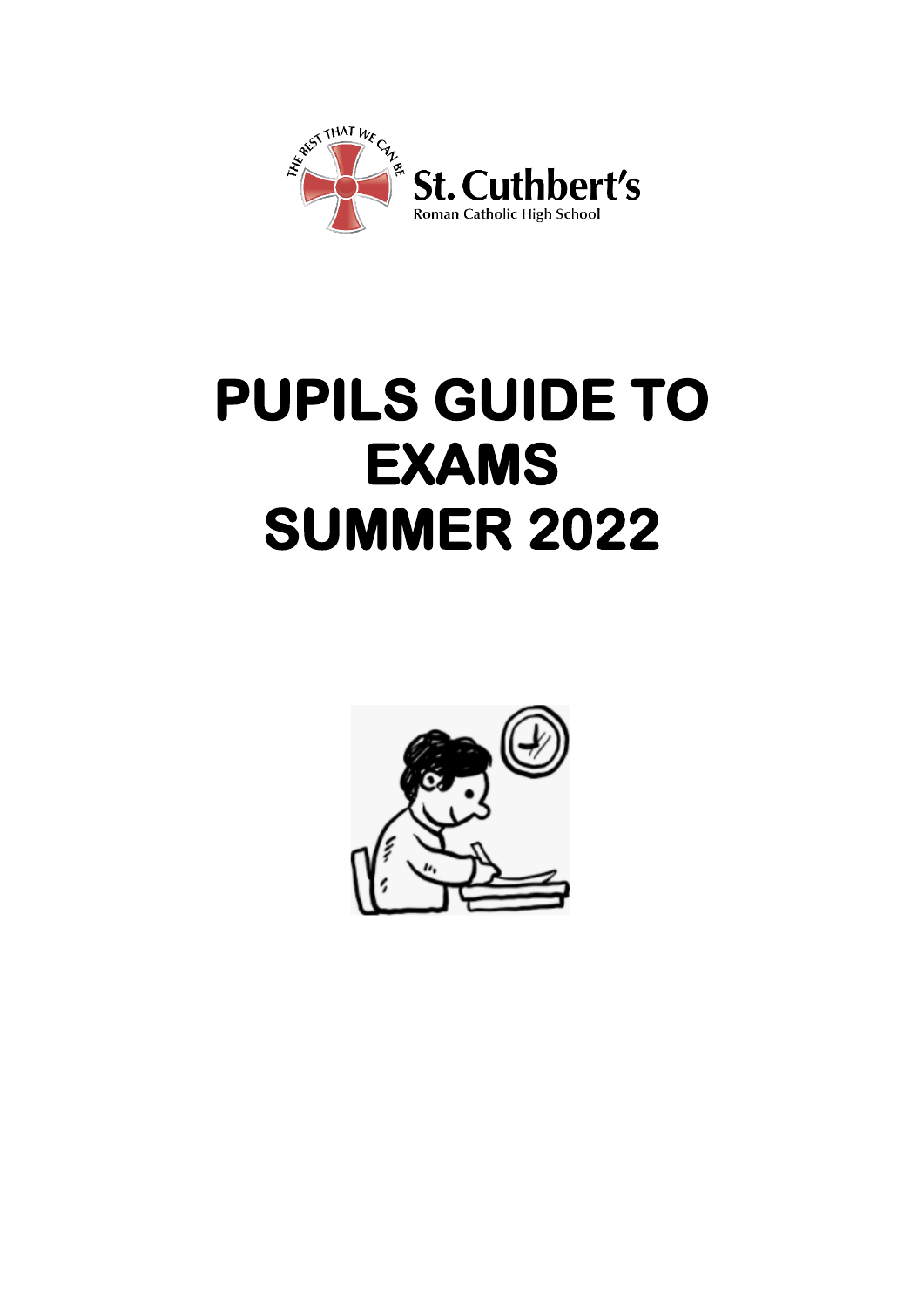## **EXAMS OFFICER'S STATEMENT**

**Your GCSE Exams are rapidly approaching. This booklet is designed to offer you help and advice in preparation for these Exams. This booklet also states the rules and regulations of the exam boards that you must adhere to.**

**Please read through this booklet to ensure that you are familiar with what is expected of you.**

**May I take this opportunity to wish you well in your forthcoming examinations. Be the best that you can be!**

**Mrs Glendinning Exams Officer** 

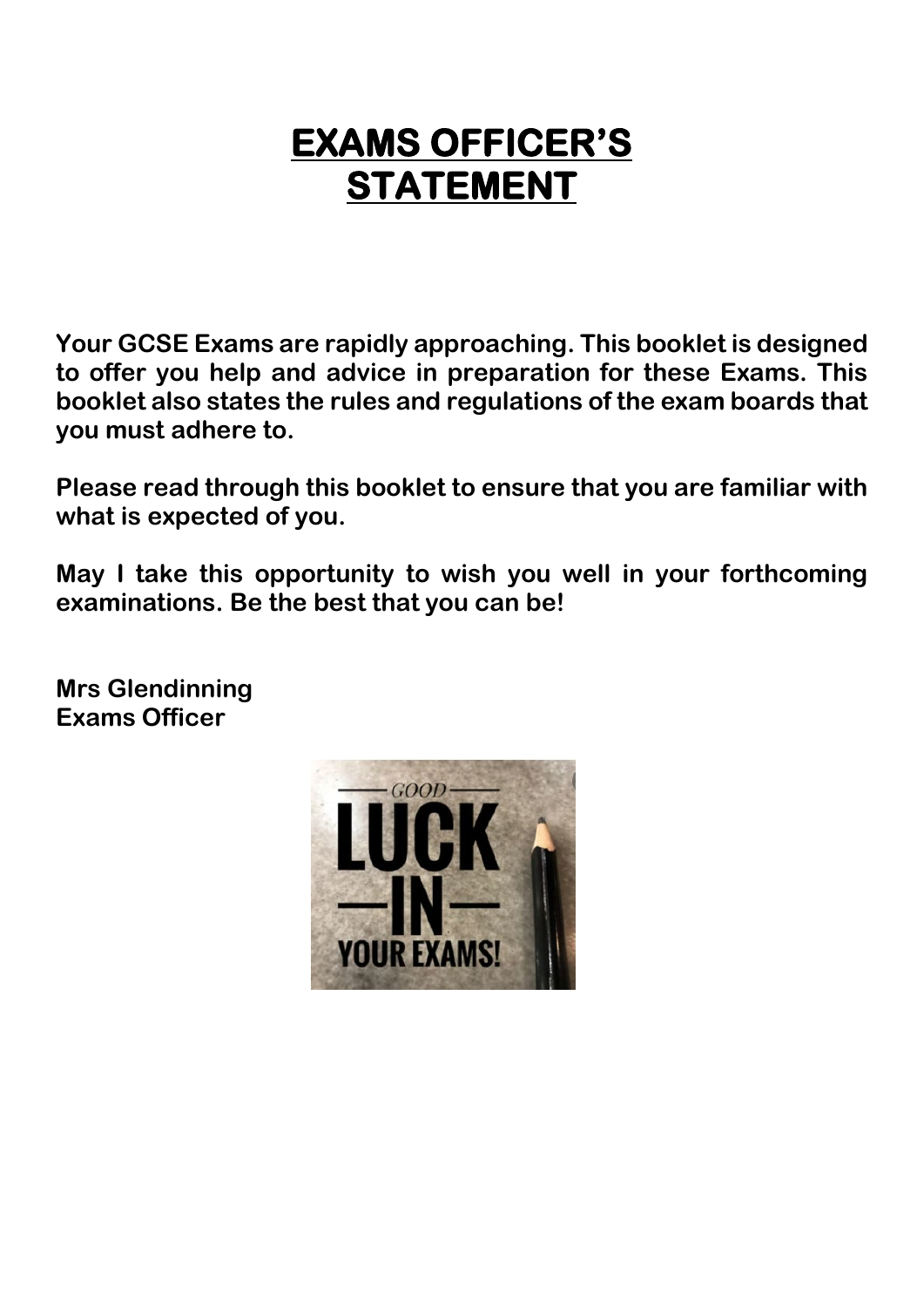## **RULES & REGULATIONS**

## **YOU MUST:**

### **1. Be on time for your exams**

- **Morning exams begin at 9.30 am**
- **Afternoon exams begin at either 1.00 pm (longer exams) and 1.15pm or 1.30 pm (shorter exams).**

**If you are late, your work may not be accepted by the exam boards.**

- **2. Be ready and waiting for your exam.** 
	- **Aim to arrive 20 mins before your examination start time.**
- **3. Ensure any calculators used are suitable and are within the regulations, (please see calculator rules at the back of the booklet).**
- **4. Mobile phones, IPods, MP3 players etc are prohibited from exams. Please make sure that they are turned off and are either stored in your coat/bag at the back of your row or handed in to the invigilators.**
- **4. Smart watches must be handed in with any Mobile phones etc.**
- **5. ANY wrist watches are now classed as unauthorised items and so should not be in your possession. Please ensure they are removed and also handed in.**
- **7. It is your responsibility to ensure that you bring ALL the correct equipment e.g. Black Pens, Pencils, Ruler, Calculator etc.**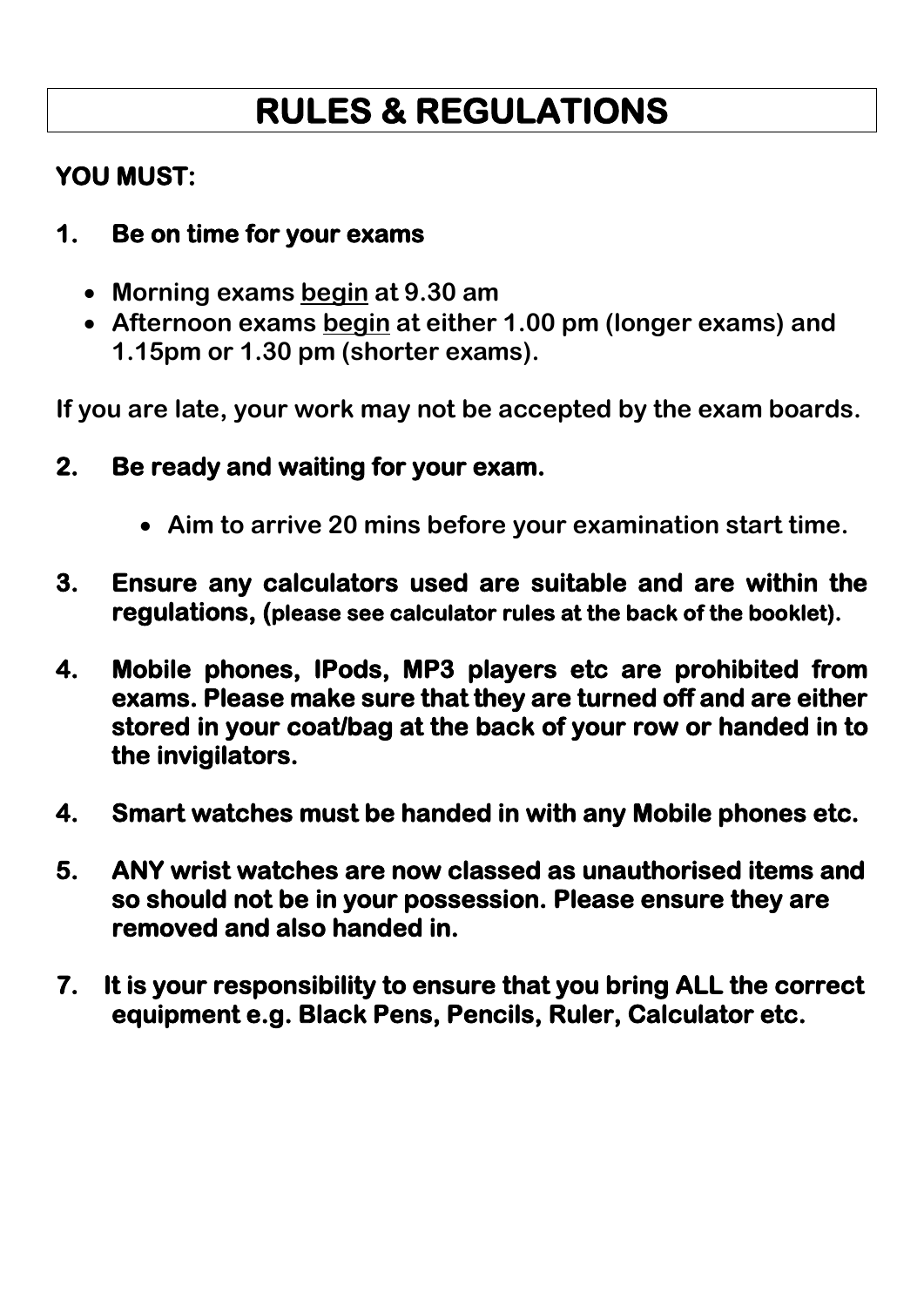## **BE PREPARED FOR YOUR EXAMS**



## **Equipment;**

- **Get together ALL the equipment you may need the night before: a pen – black ink only and a spare one! a pencil, ruler, eraser, compass, protractor etc. No Correction fluid is to be used in the exam.**
- **All this equipment must be stored in a clear, plastic bag or case.**
- **For certain exams you may require a suitable calculator. Check in which exams you can use them with your teacher and ensure the case/lid is removed and not on your desk and any memory is cleared.**
- **No other material must be taken into the hall and must be left in your bag.**
- **Remember to go to the toilet before the exam starts, unless you have a proven medical need you will not be able to go to the toilet during the examination.**
- **Arrive at your assembly area 20 minutes before the start of the exam.**

**Your final examination timetable will give you all the details you will need: dates, starting and finishing times etc. It is your responsibility to look after this timetable. Make sure you keep it somewhere safe!**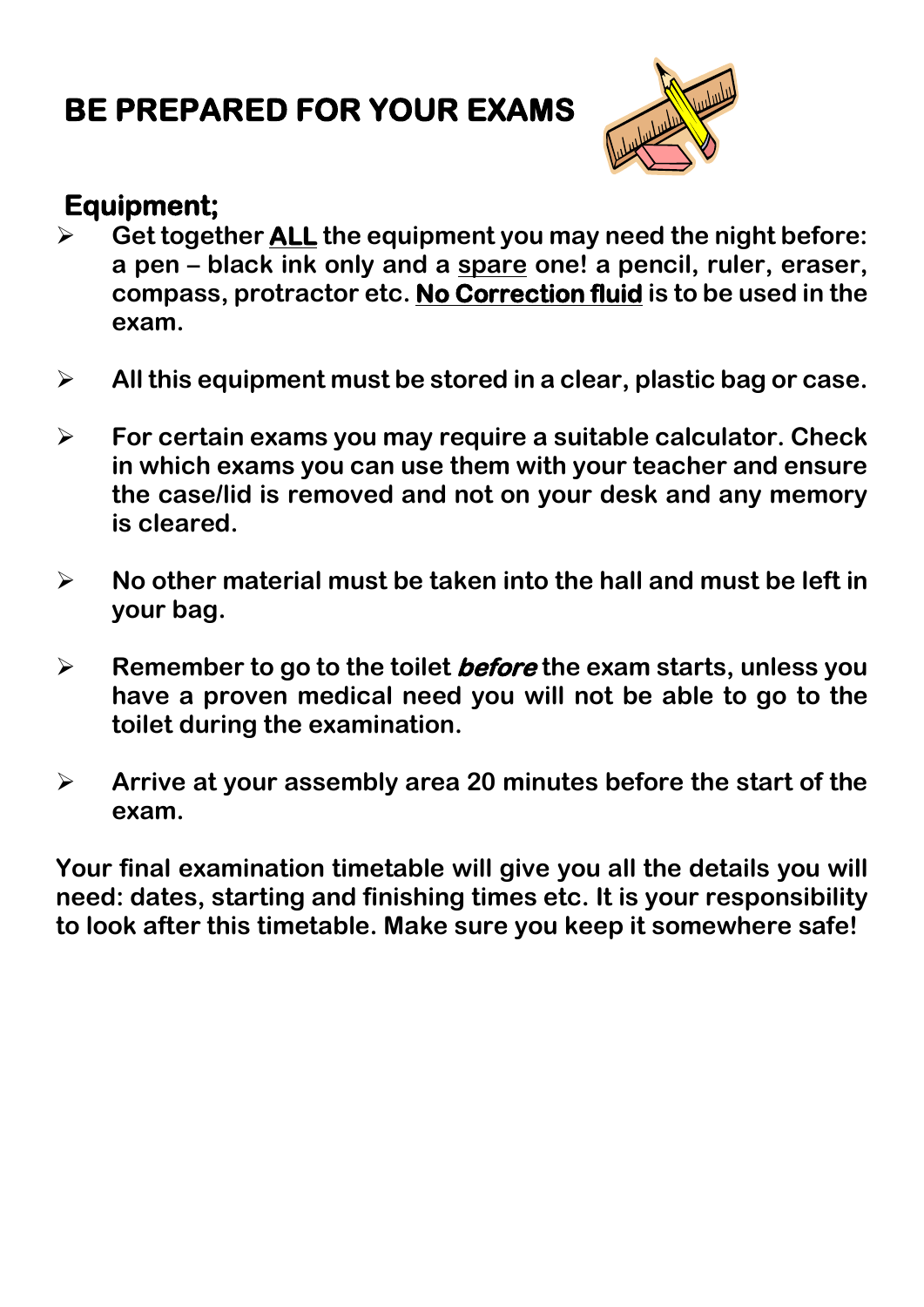## **DURING THE EXAMINATION**

- **Check that you have the right question paper in front of you check the Subject, Date, Unit and Tier are correct.**
- **Read the instructions on the front of the question and answer papers carefully so you understand what you need to do.**

**Fill in any information on the front when told to do so.**

### **Tell the Invigilators AT ONCE**

- **» If you think you have not been given the correct paper.**
- **» If any of the materials (listed in a box on the front of the paper) are missing.**
- **» If the paper is incomplete or badly printed.**

**If a page is meant to be blank, it will say so!** 

• **Work carefully and write clearly in the designated sections of the exam paper only.** 

**Don't rush. Pace yourself and allow the appropriate time for each question. Exam questions are carefully designed and tested – they should take the estimated length of time to complete.**

**Show all your working out/rough work. Neatly cross it through when you've finished, but leave it legible. Hand it in with the rest of your answers.**

**Do not write any graffiti on your exam paper as these can be disqualified by the exam boards.**

**Leave yourself 5-10 minutes at the end to read through and check all your answers. Boring though this may seem, it is very important. You will often find mistakes/omissions and can put them right. It could mean the difference between a Grade 5 and a Grade 4!**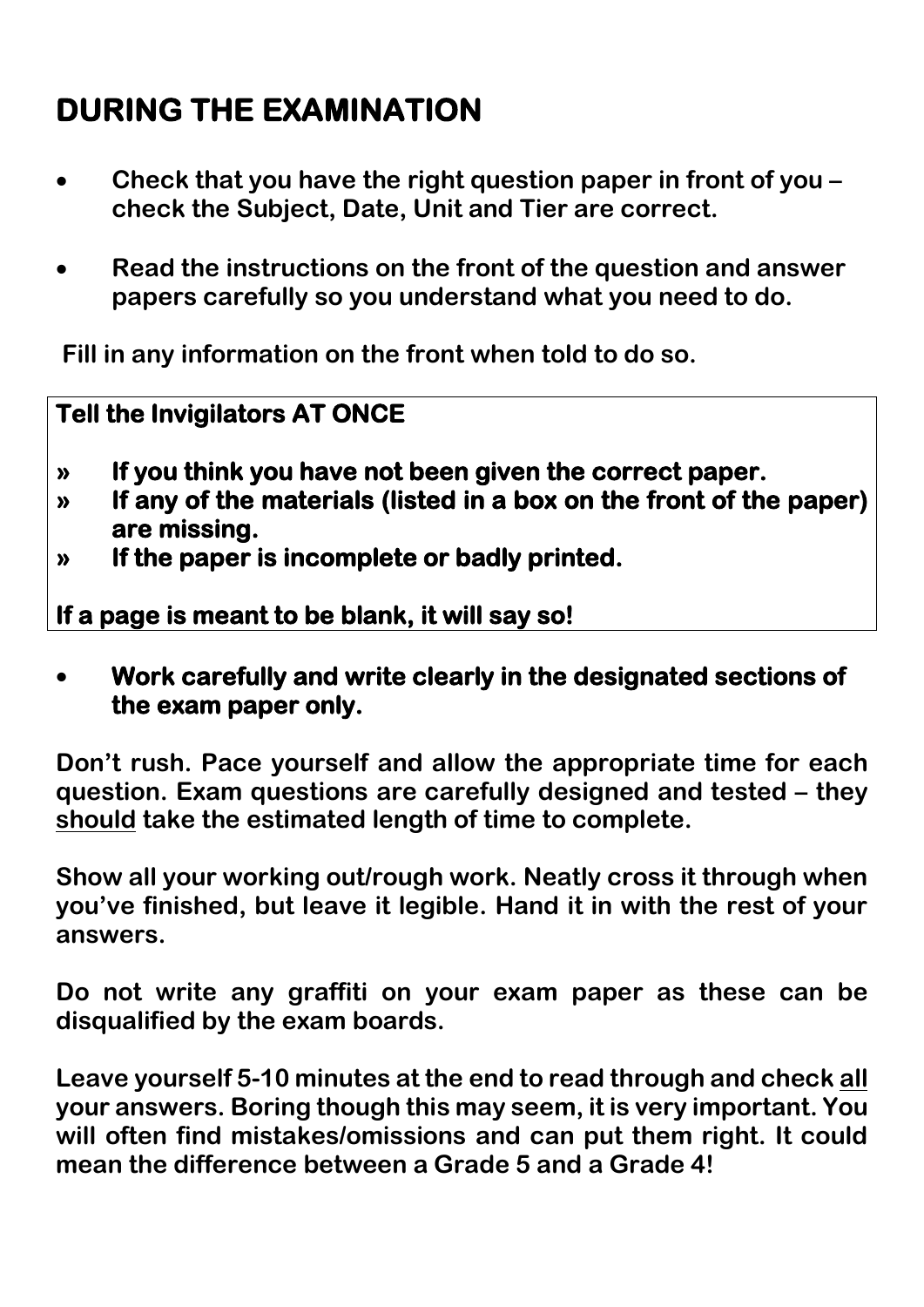## • **During the exam, put your hand up if:**

- **» You need more paper**
- **» You feel ill**
- **» You have a particular problem and don't know what to do. You must not ask for (and you will not be given) any help with, or explanation of the questions – this is part of the exam.**

## • **At the end of the exam stop writing when you are told to.**

**Make sure your Name, Exam number and Centre number are on ALL pieces of paper you hand in. If you have used more than one answer booklet and/or loose sheets of paper you must fasten them together with a treasury tag which an invigilator will give you.**

## • **Exam conditions DO NOT end until you have left the room.**

**Don't be tempted to talk/turn around/communicate in any way with other people. Your paper could still be cancelled!**

## • **You must not leave the exam room until you are told to do so.**

**Once you have been dismissed, collect your belongings and leave the room quickly and in silence. REMEMBER – other exams may still be continuing in the room. It is not fair to others if you make a noise outside the room.**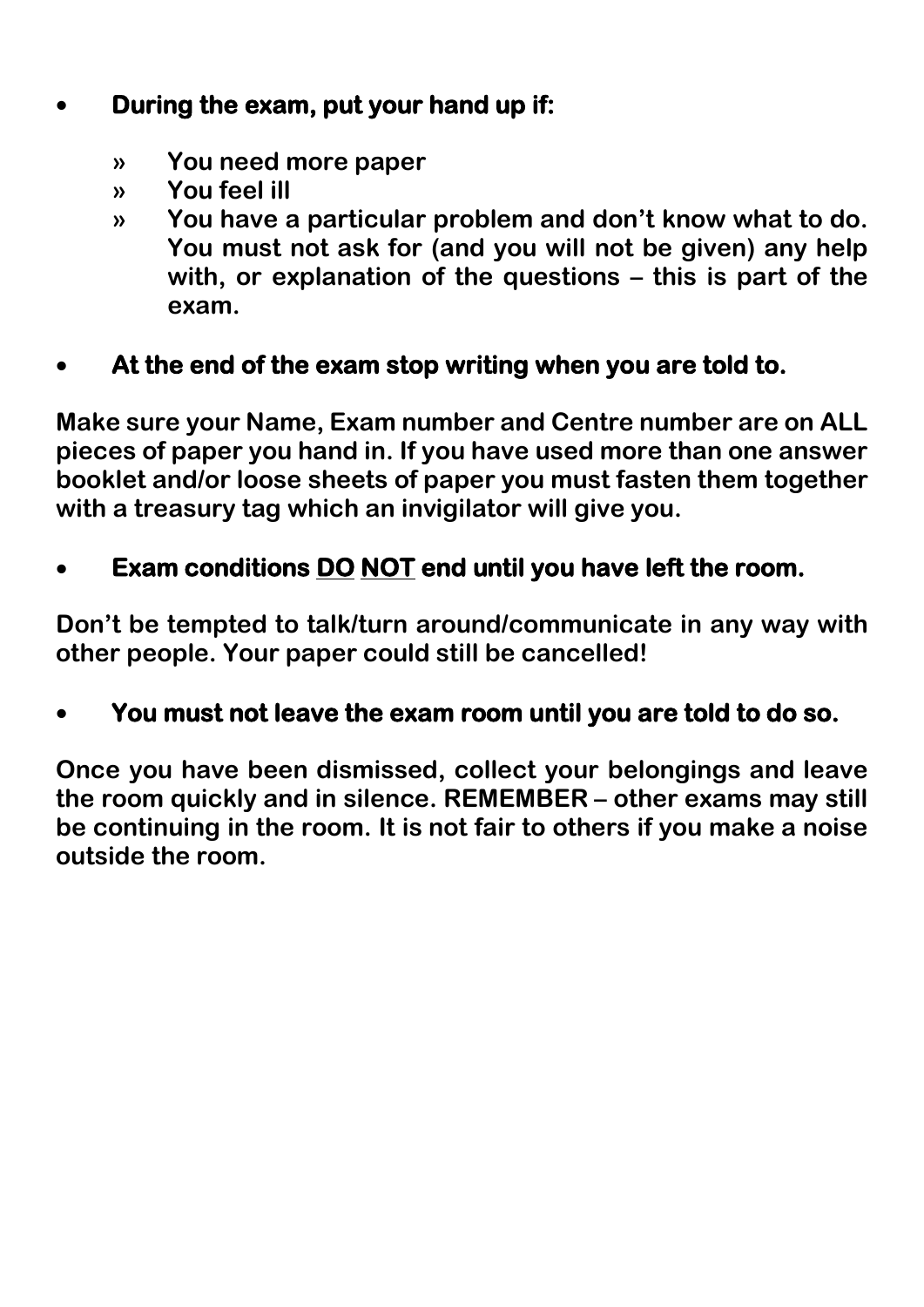## **YOU MUST NOT:**

**1. Become involved in any unfair or dishonest practice in any part of the exam.** 

**If you are, this will be reported to the exam board. It may mean being disqualified from all your exams – not just the one you were caught in.**

#### **2. Talk to or disturb other people in any way once the exam has begun.**

**If you do so, the same will happen as in No1.** 

### **3. Take to your seat any unauthorised equipment – for example:**

- **Bags, Coats etc. (put them at the back of the room)**
	- **Ordinary pencil cases, Notes etc.**
	- **Calculator cases with formulae or instruction leaflets.**
	- **Mobile phones, Smart watches, Wrist watches, MP3 Players or IPod's or any other Electronic Devices.**

#### **4. Impersonate another candidate**

**This is a criminal offence and is dealt with by the police. You may be prosecuted in a court of law.**

**Candidates have been disqualified from their exams in previous years due to their behaviour and mobile phones going off.** 

## **YOU HAVE BEEN WARNED!**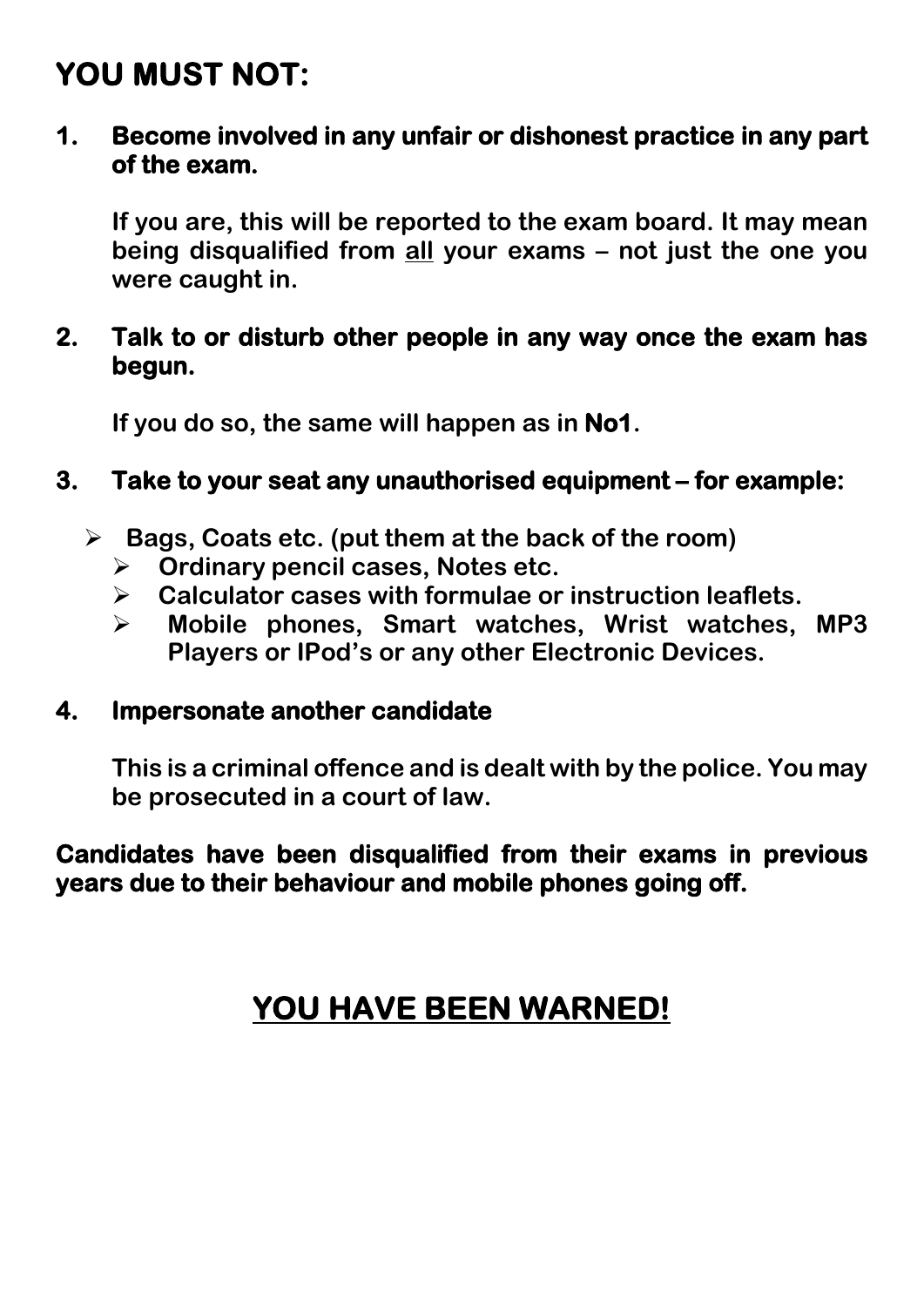## **WHAT TO DO IF YOU ARE ILL ON THE DAY OF AN EXAM**



- **If you are ill and are unable to attend an exam it is vital you phone the school first thing in the morning (01706 647761) to inform us.**
- **You must also obtain a note from your doctor detailing the reason for non-attendance. There is the possibility of submitting this note to the Examinations Board to ask for special consideration. The Board looks at this in conjunction with other exam marks from the student in that particular subject, coursework marks and mock exam marks. This will then sometimes enable them to adjust the mark and grade accordingly, although this does not guarantee that this will happen.**
- **If you are feeling unwell, but still able to travel, we suggest you come to the exam and we can assess the situation then. In most cases it is better to take the exam if you can.**
- **If in doubt PHONE THE SCHOOL**
- **If you do not attend an exam without a valid reason, it is possible that you will be charged for that exam. Make sure we have your mobile phone number in case we need to contact you.**

## **Lateness**

• **Please always be on time for your exams. Depending on how late you are, the exam boards would have to be notified and they may not accept your paper. However, if you are unavoidably running late please get to school as soon as possible and always inform school that you are on the way and why you are late.**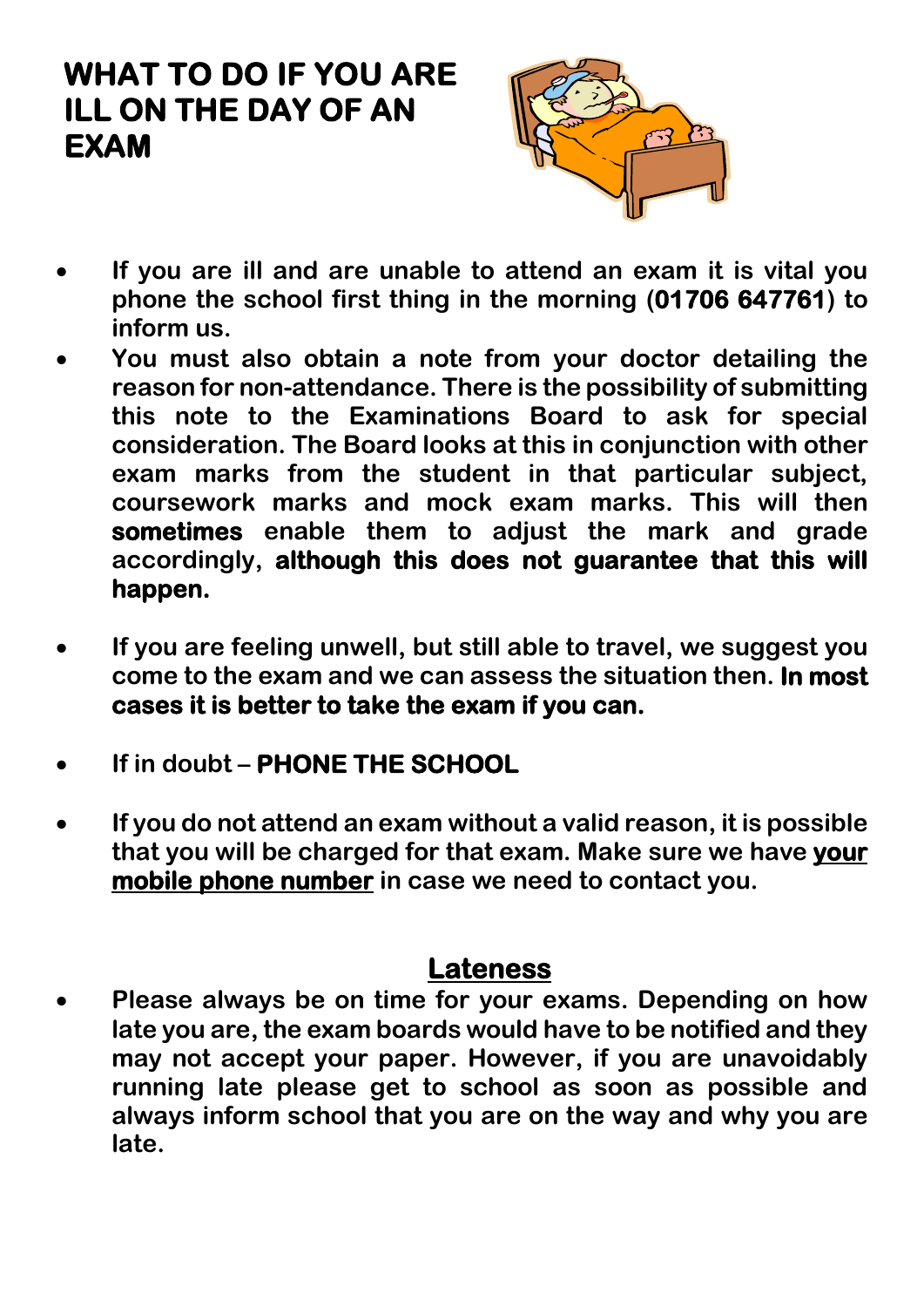## **EXAM CHECK LIST**



**Aim to arrive at school 20 minutes prior to the start of an exam AT THE LATEST. It is much better to leave yourself plenty of time in case of problems with the journey.**



**When taking exams, bags, coats and mobile phones should be left in the designated areas. Because of this, it is recommended that you do not bring valuables with you to the exam.**



**Phones – Students must not have mobiles phones in their possession. If a device is found on you either turned on or off, the exam boards will be notified and you may be disqualified from that paper and any subsequent exams/qualifications.** 



**Smart watches and ANY other wrist watches are forbidden in exams and they must be handed in or stored in your bag along with your mobile phone. If the Exams inspector comes into school and notices you are wearing a watch your paper will be disqualified.**



**Also you should not have notes, MP3 players etc in your possession – they should be given in as you enter the exam room.**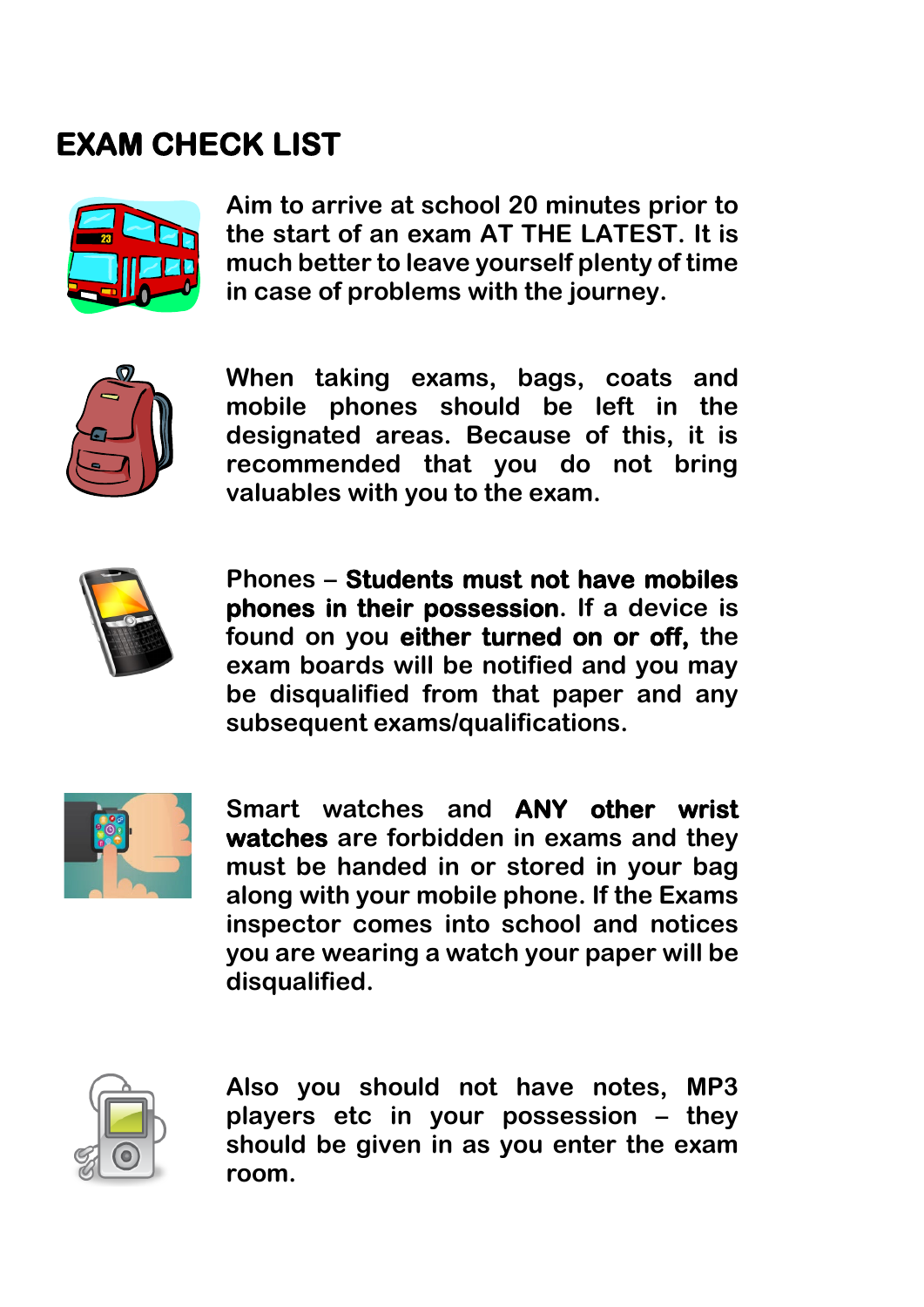

**You should bring with you the correct equipment needed to do your exams as these will not necessarily be provided in the exam room. Only clear pencil cases are allowed on your desk, any others should be left in your bag. Black ink only but Do not use gel pens.** 



**In an exam where you have the use of a calculator; please ensure the case/cover of your calculator does not have any printed formulae or instructions and that you have cleared anything stored in the memory. Please place any case/covers under your desk.** 

**Sshh! There is absolutely no talking or communication between students once you enter the exam hall. If you have any questions, you should raise your hand once seated and an invigilator will come to you.**



**You should wear your full uniform for all your exams.**



**No food is allowed in the exam hall. If you have a special requirement – please see the Exams Officer before the exams.**



**Water bottles only are allowed in the exam hall. These should be clear bottles with all labels removed and a spill-proof cap.**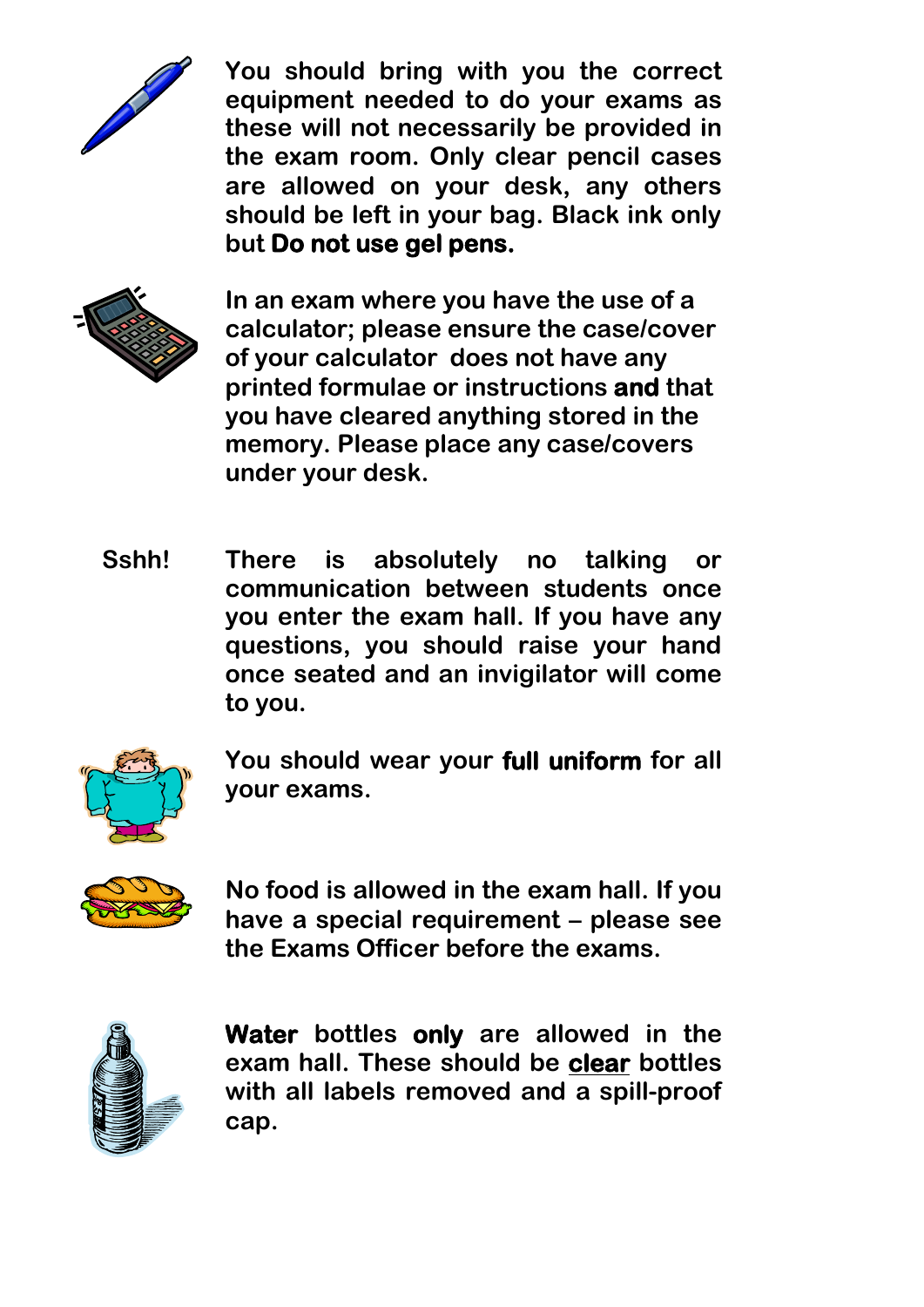## **Revision Tips**

- **1. Come equipped – If a plumber turns up to mend my radiator without a spanner, I know they are not going to do a good job! The same applies to revision! Basics are – stationary, calculator, flash cards, highlighters, post-it notes, pad of paper, revision guides, past papers, water bottle, healthy snacks.**
- **2. Have a space to revise – Most people work best if they know that are in their working environment – we don't go to the cinema to revise. Use a quiet space, ensure all your equipment is there and when you sit there it is your place of work.**
- **3. Flight mode – For the periods you are revising turn your phone to flight mode! It may seem hard at first but once you have done it 3 or 4 times it will become normal and soon become a habit. You will also soon realise you are not missing out on much!**
- **4. Nothing is achieved without a plan – Things rarely happen by chance, there has to be a plan in place to ensure it happens and the same is true of revision. You have been provided with a revision timetable keep a copy in your study area and a copy for your parent/carer to put on display. Tick off as you go along so you can see the time you have put in.**
- **5. Know what you need to know – Ensure you have links to all the specifications of the examinations you are taking. Your teacher can help you to find these. Use them as a checklist to see exactly what it is you should know for your exams.**
- **6. Practice, Practice, Practice – Past or practice papers. Get in to a routine of completing the papers in timed, exam conditions. Marking it or getting someone to mark it. Highlighting areas or topics that need revising. Spend the following session revising these areas or ask your teacher to go over it. Do-mark-Identify-Revise.**
- **7. Flash cards – You can buy pre-filled cards or make your own and they can be used in conjunction with past papers and revision questions. Once you have identified an area that needs more work use the cards to memorise and learn the specific area.**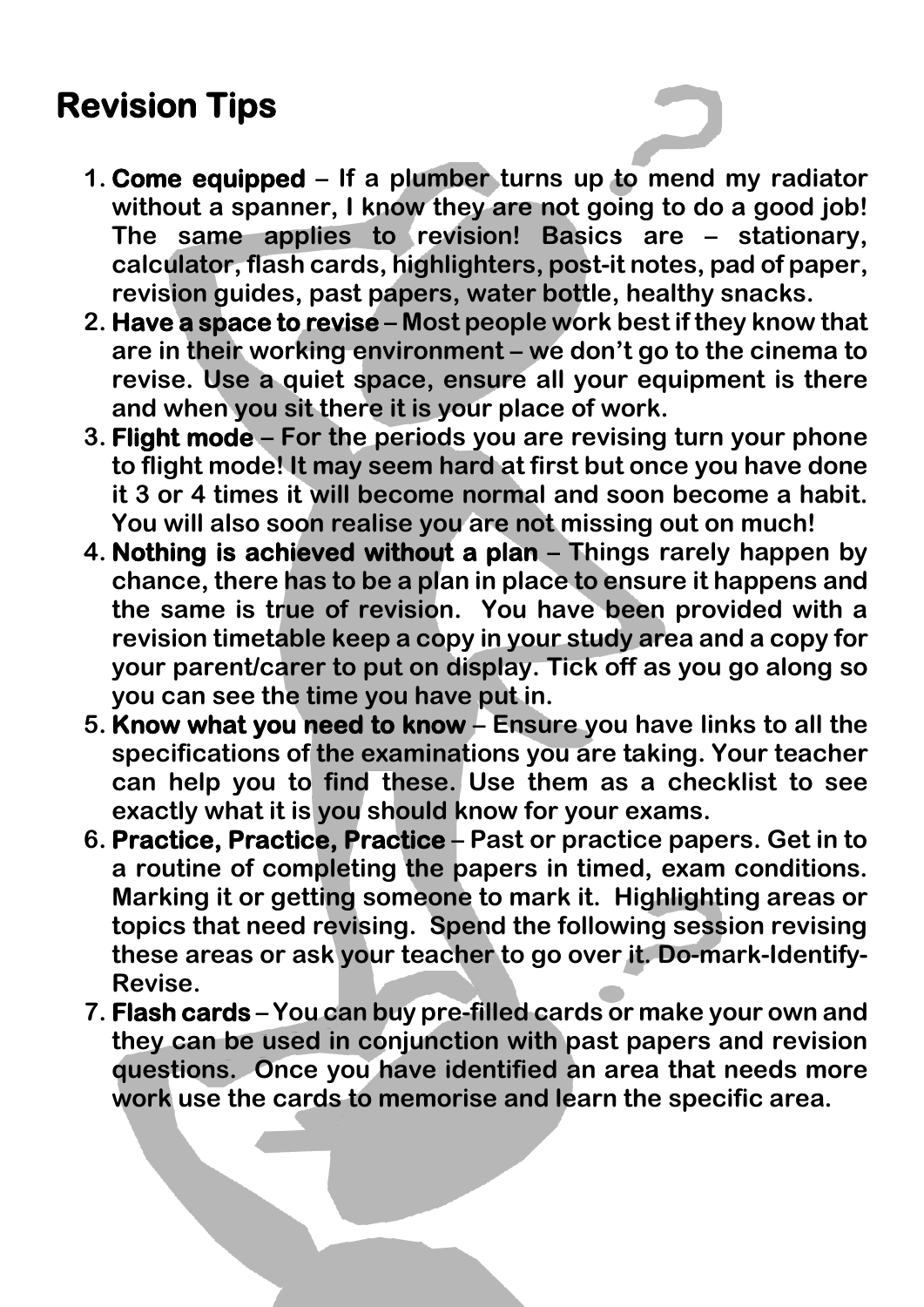- **8. Spaced Learning – Don't do 3 hours long stretches of revision, it just doesn't stay in your head! Break it down in to chunks, have abreak and then go again. Use the breaks in between to catch up on your phone, have a snack or go for a walk.**
- **9. Interleaving – Mix up the topics and subjects you do on your revision timetable, spending a long time on one thing often gives us the impression that we have mastered it but upon returning to it, we have forgotten it. Interleaving means returning to topics and subjects more often, increasing the chances of it "sticking".**
- **10. Team work – Revision doesn't have to be a sole pursuit! It is a great idea to break up study days by visiting a friend's house and a group of you working together, testing each other, using other resources and marking each others' work.**

**And Finally, 'do the hard work!' – revision shouldn't be easy. Don't just re-read and highlight revision guides and specifications. To remember and progress you need to be pushing yourself and putting in the hard work. Imagine training for a marathon, it takes hard work and effort, this should be the same when preparing for your examinations!** 

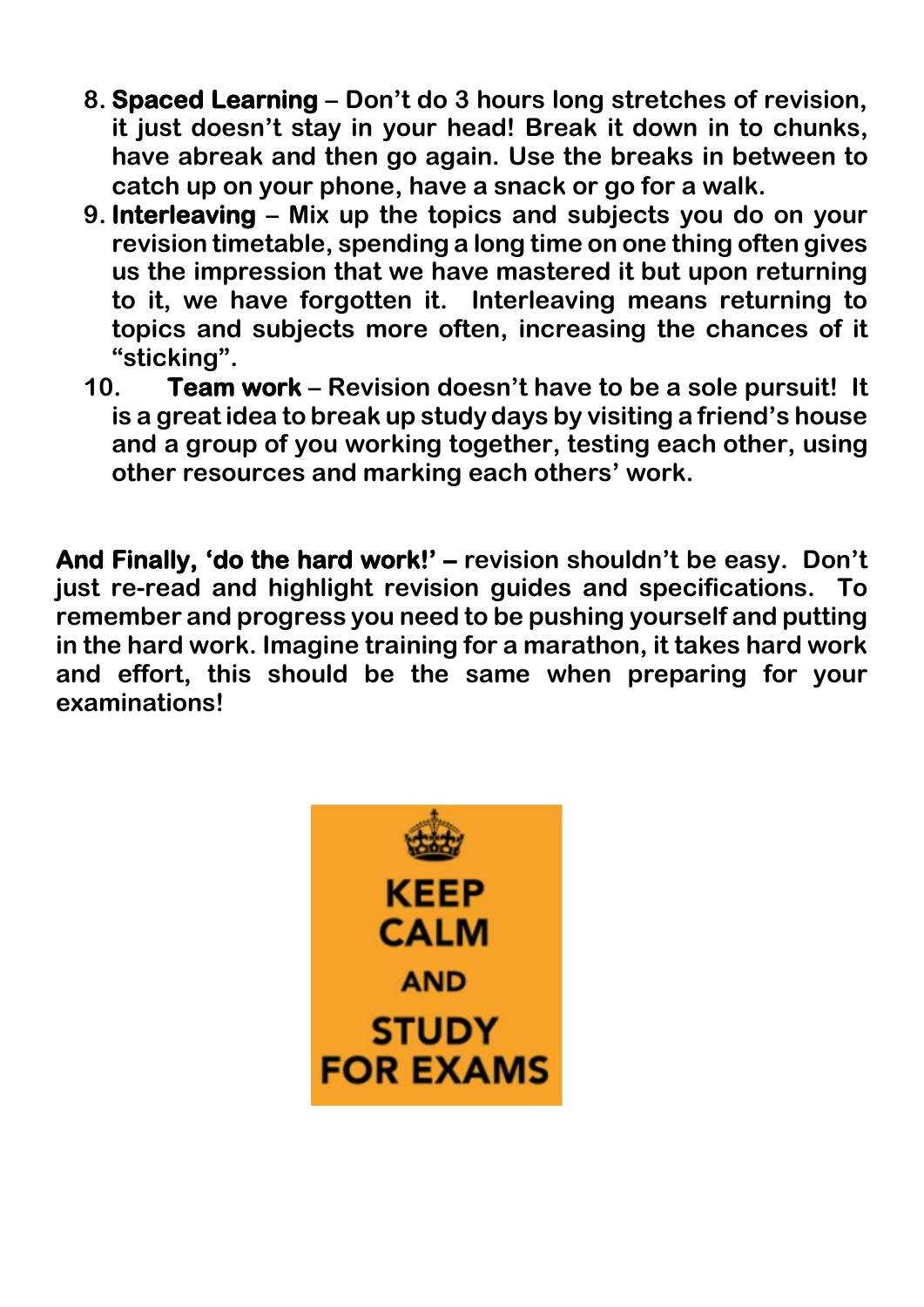## **FREQUENTLY ASKED QUESTIONS**

### **Q. What do I do if there is a clash on my timetable?**

**It will be indicated on the timetable if there is a clash of exams, with details of which exam to sit first and the start time of the following exam. If you have any questions then consult the Exams Officer immediately.**

#### **Q. What do I do if I think I have the wrong paper?**

**Invigilators will ask you to check before the exam starts. If you think something is wrong put your hand up and tell an invigilator immediately as mistakes cannot be rectified after the exam.**

### **Q. If I'm late can I still sit the exam?**

**This depends on how late you are. You should get to school as quickly as possible and report to reception. A member of staff will escort you to the exam room. You must not enter the exam room without permission once an exam has started. It may not be possible to allow you extra time if you start the exam late. Depending on the length of the exam and how late you are the school may have to inform the exam board and it is possible that they may not accept your work.** 

#### **Q. If I miss the examination can I take it another day?**

**No. Timetables are regulated by the exam boards and you must attend on the given dates and times.**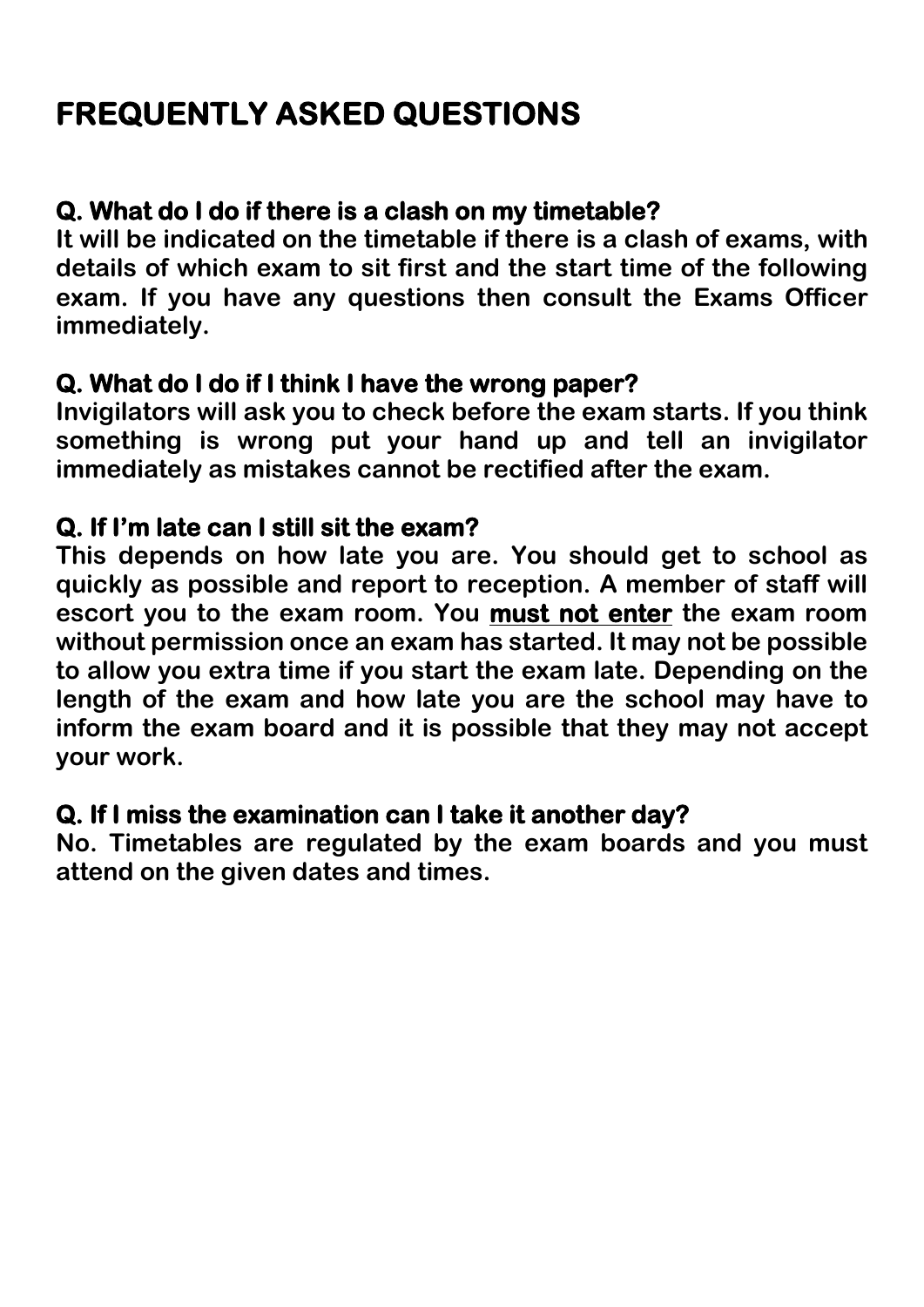## **AFTER THE EXAMS HAVE ENDED**

#### **How do I find out my results?**

**There are two ways of doing this:**

- **↑** Results will be available from school on Thursday 25<sup>th</sup> August, **2022, collection time to be confirmed. Your results will be printed on school letterheaded paper listing all your subjects, the exam boards and results. If someone is collecting on your behalf they must bring a letter signed by you giving them permission to obtain them.**
- **If you cannot collect them on the day we can post them to you, but you must leave a stamped self-addressed envelope with the Exams Officer before you leave school after your last exam in June.**

#### **How do I get my exam certificates?**

**These will not arrive in school until around November/December 2022.**

**Once they have been received and are ready to be distributed we will let you know how they will be given out/collected.**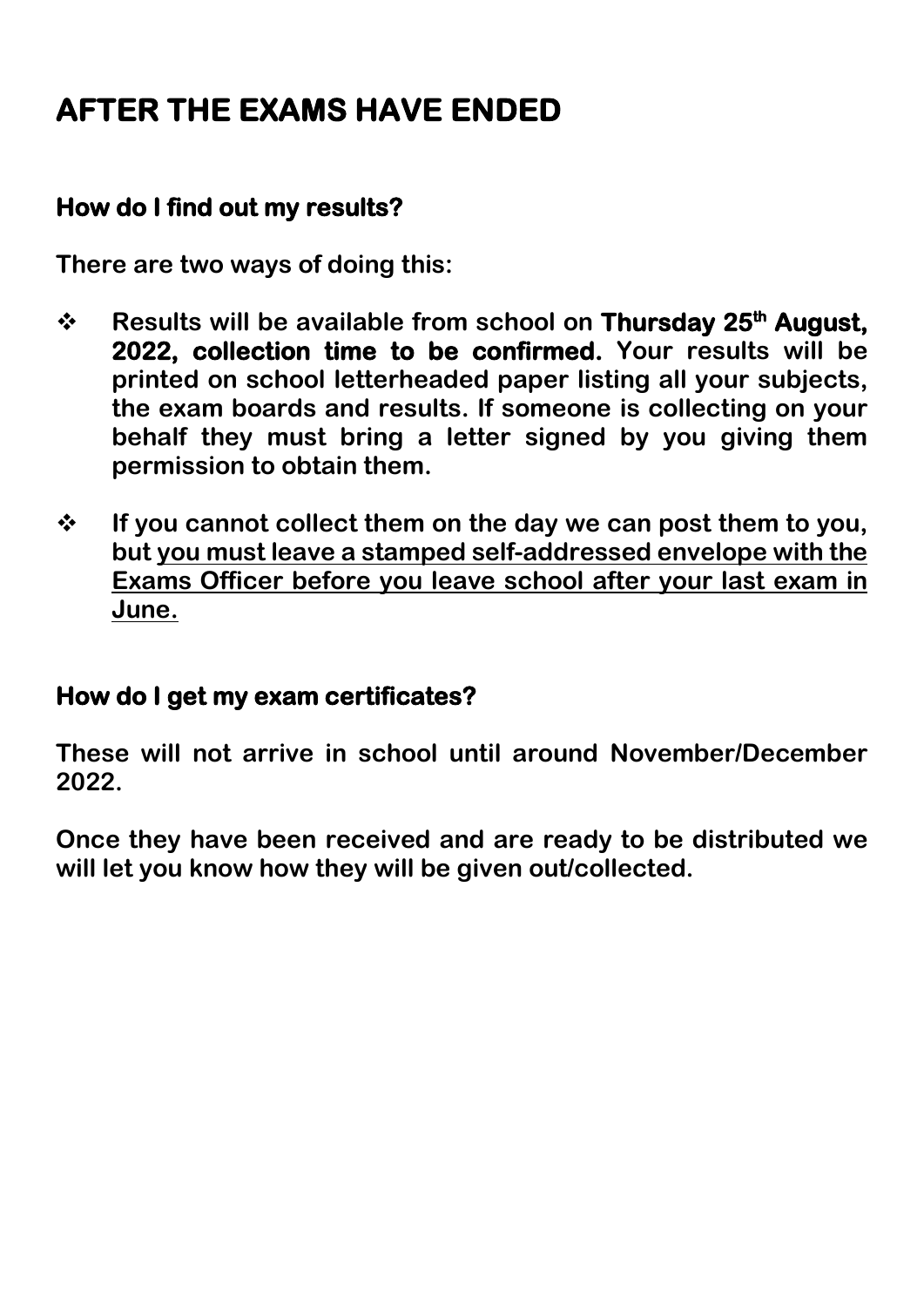

| <b>AQA</b>                                                                                                                                                                                                                          |                                                                                                                                                                                                                             | <b>City &amp; Guilds</b>                                          | <b>CCEA</b> | <b>OCR</b> | Pearson | <b>WJEC</b> |  |
|-------------------------------------------------------------------------------------------------------------------------------------------------------------------------------------------------------------------------------------|-----------------------------------------------------------------------------------------------------------------------------------------------------------------------------------------------------------------------------|-------------------------------------------------------------------|-------------|------------|---------|-------------|--|
| <b>Warning to Candidates</b>                                                                                                                                                                                                        |                                                                                                                                                                                                                             |                                                                   |             |            |         |             |  |
| 1.                                                                                                                                                                                                                                  | You must be on time for all your examinations.                                                                                                                                                                              |                                                                   |             |            |         |             |  |
| 2.                                                                                                                                                                                                                                  | <b>Possession of a mobile phone</b> or other unauthorised material is<br>not allowed - even if you do not intend to use it. You will be<br>subject to penalty and possible disqualification from the<br>exam/qualification. |                                                                   |             |            |         |             |  |
| 3.                                                                                                                                                                                                                                  | You <b>must not</b> talk to, attempt to communicate with or disturb<br>other candidates once you have entered the examination room.                                                                                         |                                                                   |             |            |         |             |  |
|                                                                                                                                                                                                                                     | 4. You <b>must</b> follow the instructions of the invigilator.                                                                                                                                                              |                                                                   |             |            |         |             |  |
|                                                                                                                                                                                                                                     | 5. You must not sit an examination in the name of another<br>candidate.                                                                                                                                                     |                                                                   |             |            |         |             |  |
|                                                                                                                                                                                                                                     | 6. You <b>must not</b> become involved in any unfair or dishonest practice<br>in any part of the examination.                                                                                                               |                                                                   |             |            |         |             |  |
| 7.                                                                                                                                                                                                                                  |                                                                                                                                                                                                                             | If you are confused about anything, only speak to an invigilator. |             |            |         |             |  |
| The Warning to Candidates must be displayed in a prominent place outside each examination room.<br>This may be a hard copy A3 paper version or an image of the poster projected onto a wall or screen<br>for all candidates to see. |                                                                                                                                                                                                                             |                                                                   |             |            |         |             |  |

@JCQ 2020 - Effective from 1 September 2020



AQA City & Guilds CCEA OCR

Pearson WJEC

## **NO MOBILE PHONES WATCHES MP3/4 PLAYERS**

**NO POTENTIAL TECHNOLOGICAL/WEB ENABLED SOURCES OF INFORMATION** 



Possession of unauthorised items, such as a mobile phone, is a serious offence and could result in